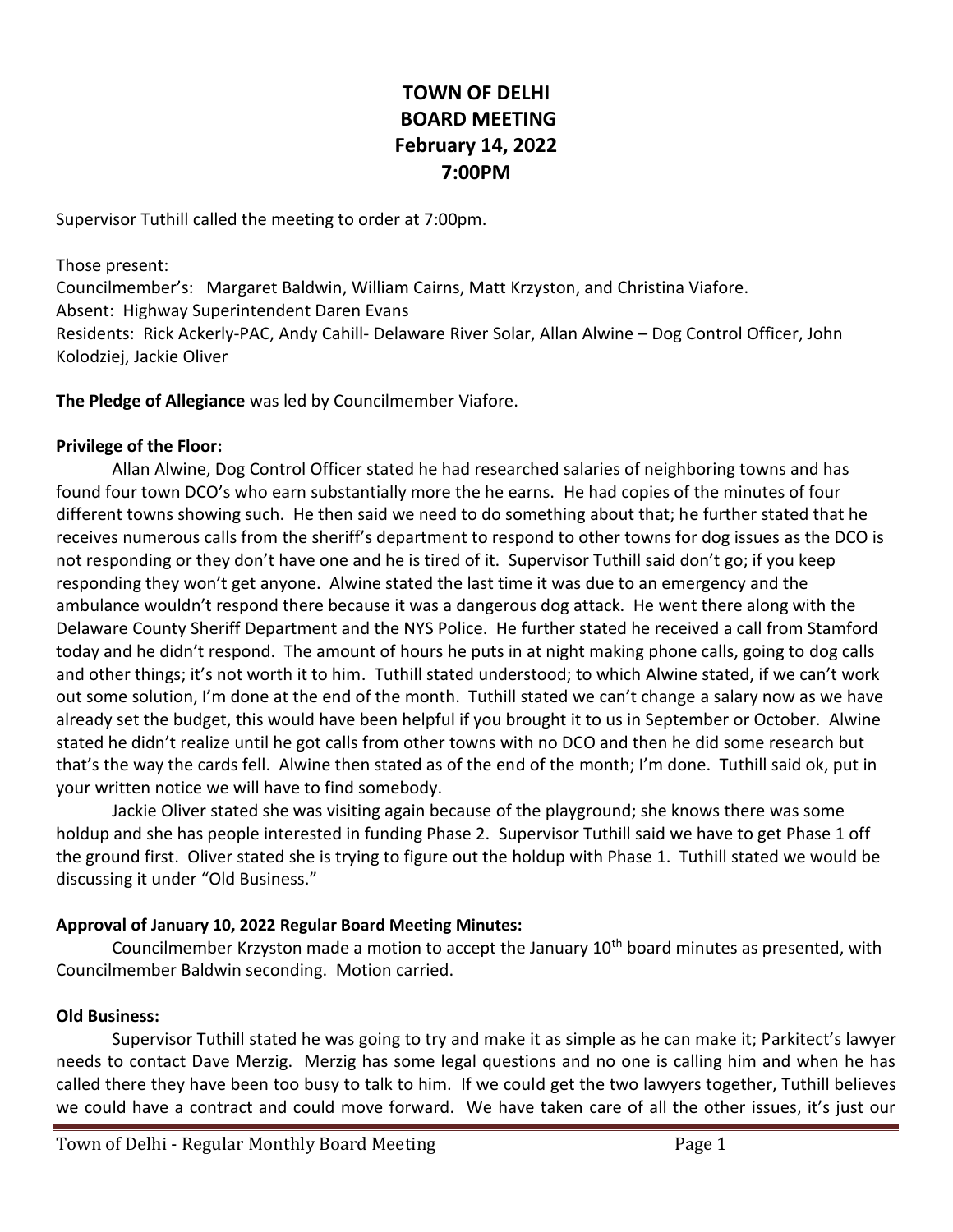attorney has a couple of legal issues that he wants clarification on. Tuthill further stated the board has already authorized him to sign the contract so if their attorney would contact our attorney to answer the questions he will sign off on it and we will be good to go. Tuthill asked Councilmember Baldwin to reach out to them again; she verified it was Parkitect and not Sourcewell. Tuthill stated Parkitect would be fine. Baldwin will reach out. Supervisor Tuthill announced the Committee appointments for 2022:

> Highway/Machinery: Baldwin, Cairns Personnel: Viafore, Baldwin Health/Youth/Recreation: Viafore, Baldwin Economic Development/Shared Services: Cairns, Krzyston Buildings: Cairns, Krzyston IT: Viafore, Krzyston Code Enforcement: Cairns, Krzyston

Supervisor Tuthill announced to the board that the audits for fiscal year 2021 have been completed. Councilmember's Viafore and Baldwin audited the Justice Court, Town Clerk/Tax Collector and Bookkeeper as required. The clerk will forward a copy of the minutes to the State of New York Unified Court System. The councilmember's accepted all three audits.

Supervisor Tuthill presented the council with the 2021 budget amendments. A motion was made by Councilmember Baldwin to accept the amendments as presented with Councilmember Cairns seconding allowing the bookkeeper to close out 2021. Motion carried.

## **New Business:**

Supervisor Tuthill announced that one bid had been received for the Pool Deck Extension from BH Decker, Inc. Tuthill opened the bid and stated the bid came in over the \$30,000 which was not surprising as costs are much higher; the bid presented was \$37,380. After discussion by the council Councilmember Viafore made the motion to allow Supervisor Tuthill to sign the contract with BH Decker upon the review of paperwork by the town attorney and the reference review by PAC. Motion seconded by Councilmember Baldwin. Motion carried. Baldwin asked where the money will come out of; Tuthill stated the pool savings account. The clerk will scan the paperwork to the town attorney tomorrow.

Andy Cahill, of Delaware River Solar discussed community solar and stated they have farms where they have solar panels and what the town does is become a member of that farm consequently you get solar power without ever having to have anything on our property. She stated they will be able to save the town 10% on the supply and delivery. It costs nothing to sign up and provided Supervisor Tuthill the contract. She went on to state she had been talking to Councilmember Viafore and had explained how the process works with them. She stated right now NYSE&G is charging something like 6.5 cents per kwh and American Power and Gas is charging 14 cents per KWH to the town. Tuthill doesn't even remember how the town got signed up with them. Cahill stated Delaware River Solar can't change the price per kwh because their price is tied directly to NYSE&G, so it will always be 10% less whatever NYSE&G is charging. We will save a lot more money. Cahill went on to say with the contract we will be signing, should we decide down the road to get solar panels if you give 60 days' notice you are out of the contract you can do anything you want. A motion was made by Councilmember to stop the service with American Power and Gas and go back to NYSE&G as our supplier. Councilmember Cairns seconded the motion. Motion carried. The clerk will contact NYSE&G and American Power and Gas to request the change. A motion was made by Councilmember Viafore to sign the contract with Delaware River Solar for their services. Motion seconded by Councilmember Cairns. Motion carried.

Supervisor Tuthill noted that the board had received the Annual Financial Report for 2021 from the Delhi Fire District.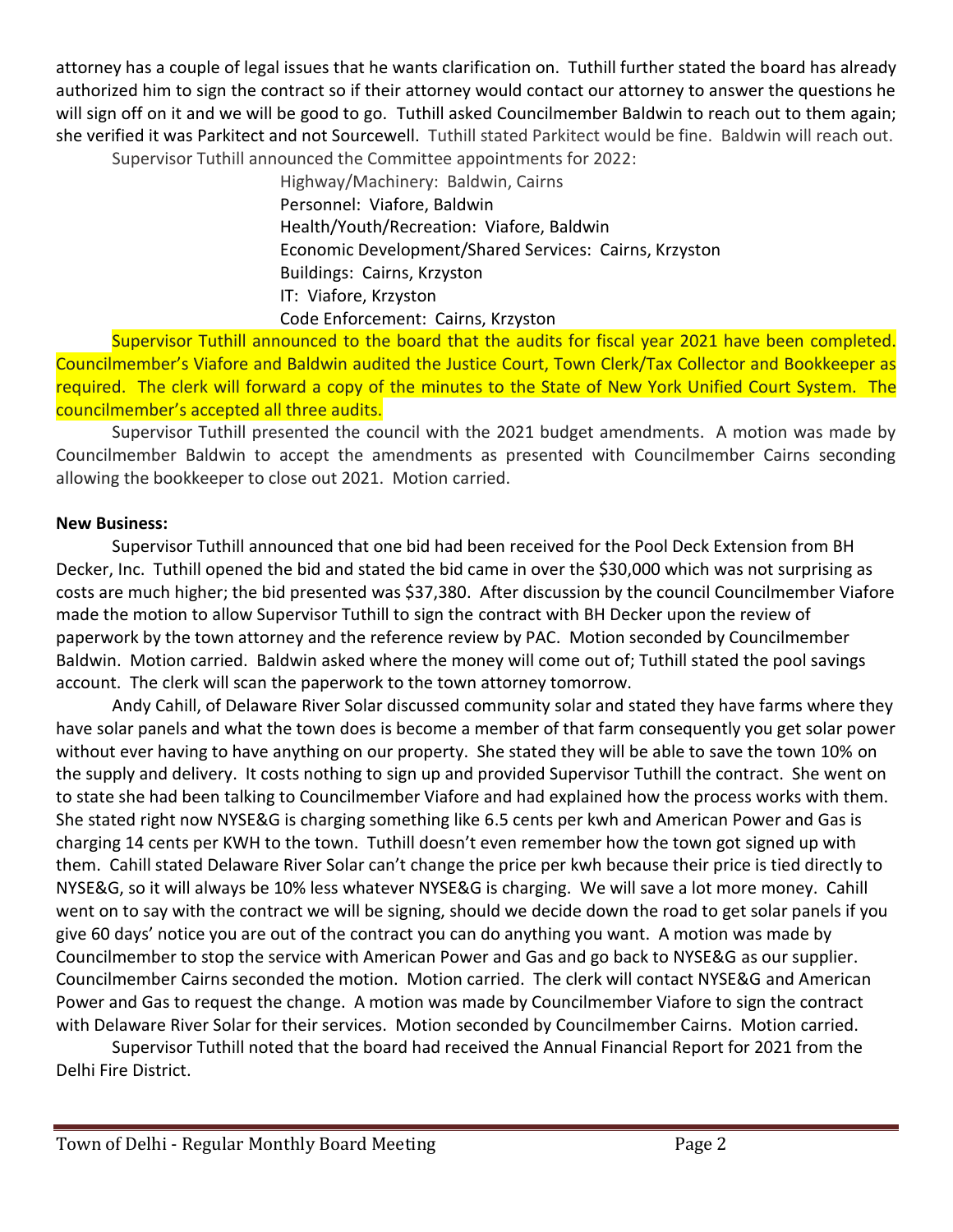Supervisor Tuthill stated he had been speaking with the Town Attorney Dave Merzig and one of the assessment challenge attorneys contacted Patrick Seely who represents Jones Hacker Murphy LLP; who did an assessment challenge for us three years ago. This attorney assumed we had hired them again. Patrick Seely spoke to our attorney stating the attorney for the other party is interested in making a proposal. Merzig would like permission to work with Seely's firm to see if we can settle this. Tuthill requested a motion to hire Patrick Seely of Jones, Hacker Murphy LLP for pending litigation. Tuthill further stated he believed the county would participate with us but the school seems to be balking. We may have to pay it all out of our pocket. Councilmember Viafore made the motion per the above request with Councilmember Cairns seconding the motion. Motion carried.

## **Committee Reports:**

**Highway/Machinery:** Written report from Superintendent Evans provided to councilmembers. Evans stated with the continuation of the large construction project on the substation on Hamden Hill, Avangrid (NYSE&G) has requested more or less a bare road (roads that will match a state road) to do that requires the use of road salt which we don't use traditionally on our roads nor do we budget it. They have agreed to pay a one-time amount of \$5,000 to the Town of Delhi to purchase the road salt that will be needed to maintain Hamden Hill Road. Evans drafted a letter to Avangrid (a copy was attached to his report) stating the effect the use of road salt will have on the overall condition of Hamden Hill Road as the normal heavy truck traffic continues and he reminded them of the terms of the Ruse Use Agreement they signed prior to the construction project. Tuthill stated our attorney has looked at the letter and it does state that it will probably going to accelerate road damage so your expense at the end is going to be higher; Tuthill didn't want them coming back at the end and saying we didn't put the salt down you did. Councilmember Baldwin said it's in the Road Use Agreement in the first place; Tuthill and Evans said yes. Tuthill said we already have a bond and our attorney said with the letter and bond we are good.

Evans announced the Town of Delhi Highway Department specifically was graciously donated \$5,000 from the Helfgott-Renfroe Foundation, stating "thank you and the highway crew for keeping the Town roads safe and in good order. Please accept this donation for use as the Highway Department sees to use it." Evans would like to purchase a truck mounted sander to be placed in the bed of a pickup truck at the cost of \$5,000. Tuthill requested a motion accepting the donation for the highway department. Councilmember Cairns made the motion with Councilmember Viafore seconding. Motion carried. Councilmember Cairns then made the motion to allow Evans to purchase a small sander for the bed of the pickup. Councilmember Baldwin seconded the motion. Motion carried.

Evans and Tuthill discussed the '92 Oshkosh which had a front axle problem; they agreed to purchase a new axle. Evans stated it is all back together now but the mechanic found the bearings needed to be replaced. Should be back in service within the next couple of days. Evans then told the board the '07 Volvo needs a new fuel pump; it will need to be installed as we don't have the tools. The new trucks are now working fine after one had some issues. All other truck information is in his report.

Councilmember Baldwin told Evans nice job.

Supervisor Tuthill said we need to get a plan together to get the old equipment out of the playground. He asked Evans if his department might sometime in March might be able to do anything. Evans stated there were hopefully some options where whoever wanted them would take them out. Evans asked Baldwin if this was possibly going to happen. Councilmember Baldwin said Hamden is taking the one and there is still the other group (the private group) that has the ability to take it out. She then stated we would be putting it on the auction site (Auction's International); Tuthill said yes and they could bid on it there. Tuthill explained for another municipality we can donate the equipment but we cannot for private individuals or groups. Baldwin stated she did not have that capability. Evans stated he can work with her on it. Rick Ackerly of PAC stated he had several photos of the equipment. Baldwin asked questions regarding how the bidding worked on the site;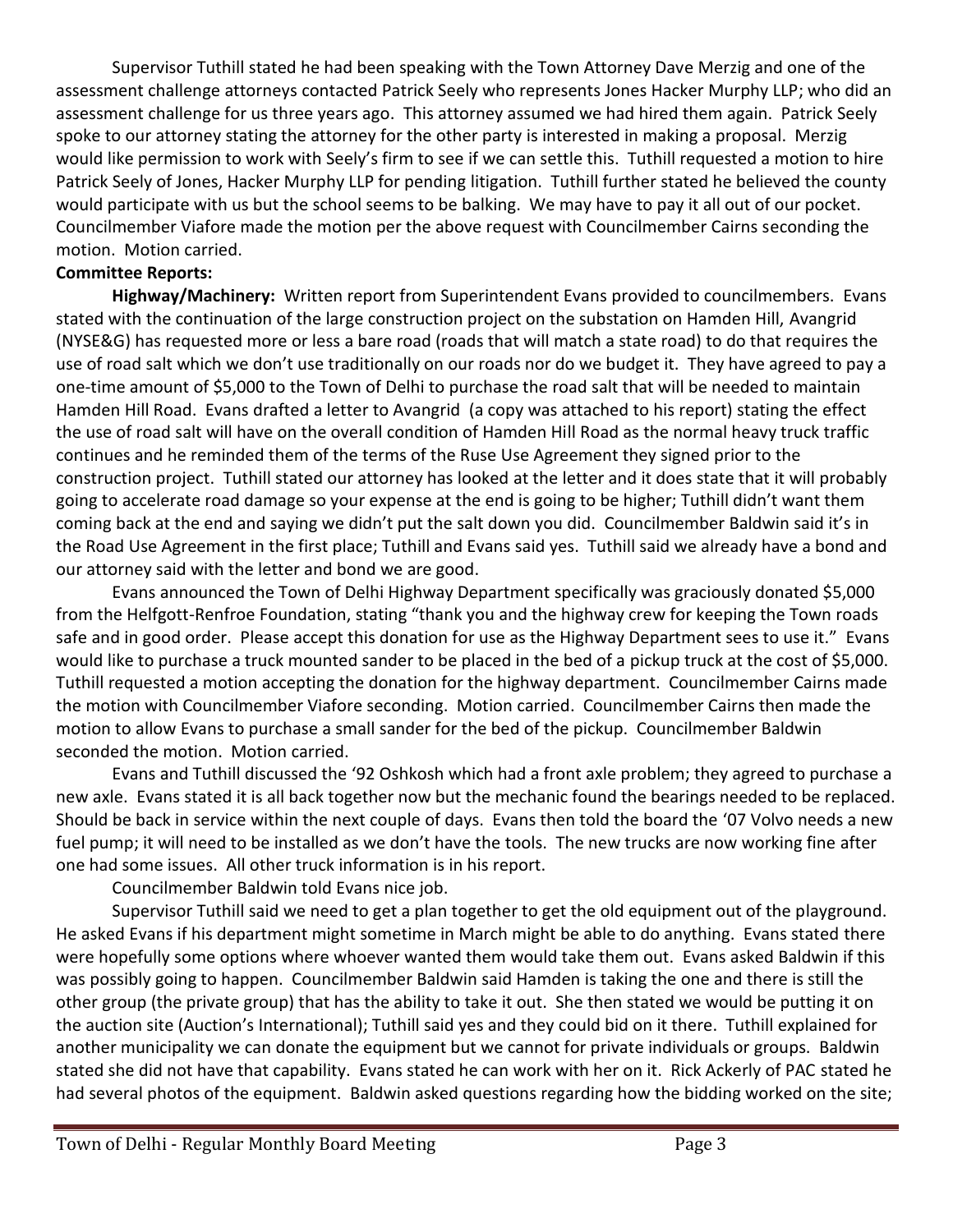Evans discussed it with them. Tuthill stated he is frustrated as things could get done if Parkitect's attorney would contact our attorney. Baldwin will get on the situation and get it addressed.

Councilmember Cairns asked Evans if he had gotten numbers for the pad down at our Sherwoods property; Evans stated he had not brought that information but he did have numbers for it if they were to do it themselves although they will have to move a lot of things. Evans stated he will get other numbers for blacktop and grader patch. He will get the numbers to Tuthill tomorrow.

**Personnel: (Councilmember's Viafore & Baldwin):** Supervisor Tuthill stated they had already covered the audits. Councilmember Baldwin stated she was concerned about the DCO; Tuthill stated he does not like being given an ultimatum and the budget has been set for months. If we are going to play that game, Tuthill can find several town supervisors that make double than he makes. Tuthill will make some phone calls and we will find someone. Baldwin asked if we could talk the DCO out of it because of the budget situation; the board didn't feel so. Tuthill stated we cannot have people coming in two months into the year and pulling this type of behavior.

**Recreation/Health/Youth:** Councilmember Krzyston stated the manager of the ice rink is doing a good job; he is very conscientious. Krzyston further stated there are some problems with the property but they are the village's responsibility such as a broken door knob and water issues. Baldwin stated she wished to divert to PAC member Ackerly in case he has anything for recreation; Ackerly questioned what the issue was with PAC members having keys for the pool. Supervisor Tuthill said it's a town pool and it should be limited to basically the pool director, a key here for emergencies and probably a key for the PAC chair. Ackerly said his concern during the off season is he is the only one responsible and he is not the maintenance man for the pool and that seems to be happening. There are a lot of times that he keeps an eye on it and has had to be there frequently when the heaters went out. Tom Leo used to have a set and when he left it is just Ackerly; he asked that Will Outsen (PAC member) get a set and he has been having a hard time getting it. Tuthill said we are not giving out another set of keys; he is not insured, not an employee of the town. Tuthill further said it is the same thing with Ackerly, the town is taking its chance with him having keys. There are enough people monitoring and if there is an emergency we can get someone down there to get done what needs to be done. Ackerly understands but his only concern is if he is away and an alarm goes off on his phone; to which Councilmember Viafore stated she also monitors the alarms. Ackerly said well she doesn't have keys to which Tuthill said we have keys here the Clerk has them. Baldwin stated this is happening between the times that the recreation director is here, that's the real dilemma time to where Ackerly said Outsen has offered to help as the town can't just leave him to handle it all. Tuthill said that's why we are trying to give the pool back to the village. Baldwin thanked Ackerly for his work all hours of the day and night.

**Economic Development/Shared Services:** Councilmember Krzyston stated they had a meeting last week with the two representatives from the village they discussed a handful of issues, some are led by the village and some by us. The village is working on a project with SUNY and will be putting gazebos in different areas, the students will be building them although none will be outside the village. They did discuss the idea of transferring the pool and the playground; there are questions involved around money and in a nut shell Krzyston told them it's a turnkey operation and the town would still be collecting money but the village would own it and be responsible for managing it. The two representatives from the village listened and one stated it should have never been the Town's and the other said they want to learn more about what the capacity of the village really is to manage it before they came up with their recommendation to the Village council. The Village council meets on February 28<sup>th</sup> and Krzyston believes it will be discussed at that meeting. Krzyston said they asked if it included the playground to which he told them yes.

Councilmember Krzyston further stated that Councilmember Cairns had to get off the call but Krzyston announced he talked about an idea that he is an advocate of which has to do with a new highway garage. He is talking about it openly to try and one of his incentives to this is that municipalities should not be in the real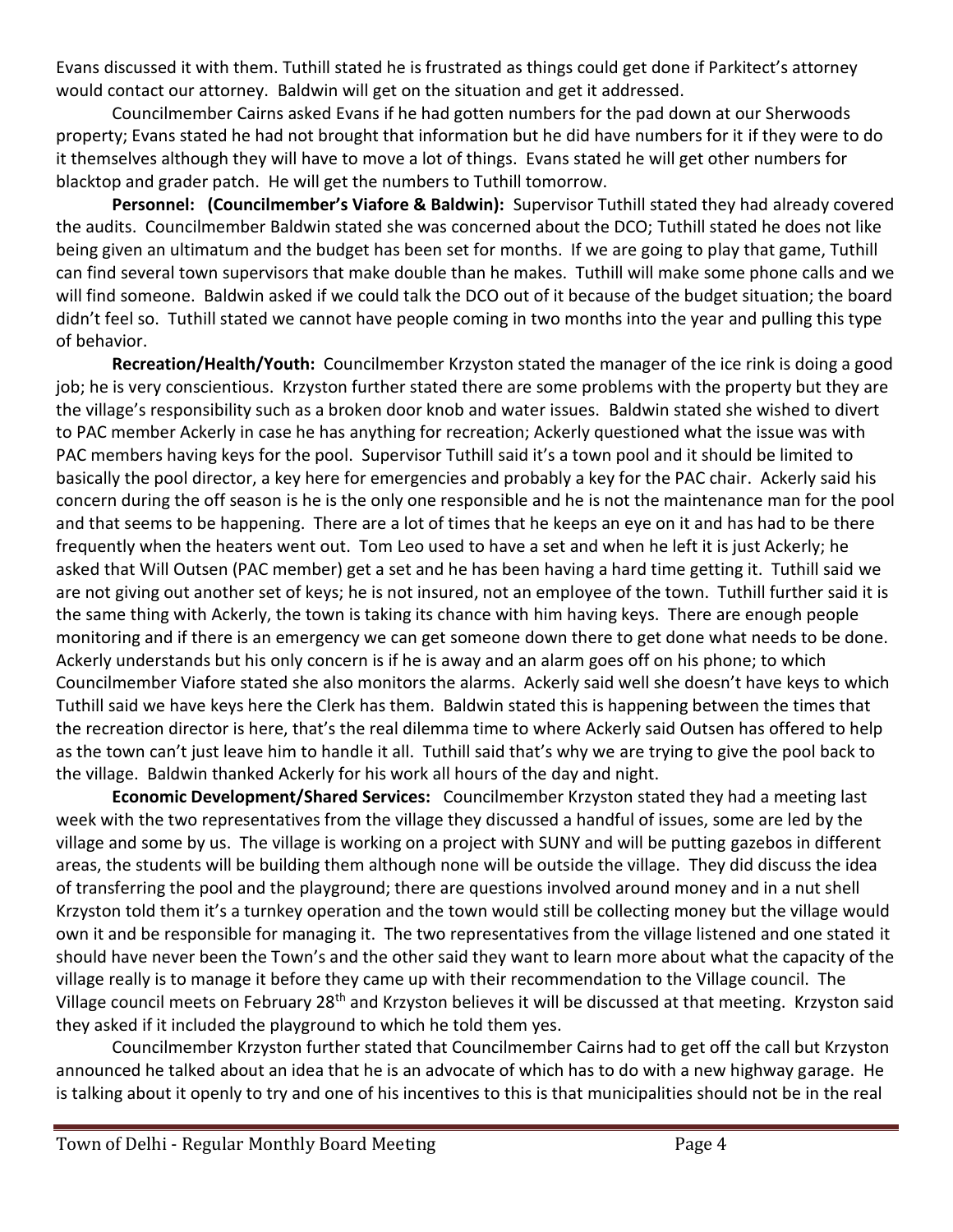estate owning business. He wanted to share just the basic things that he believes are useful to know; the town occupies 1.3 acres of village real estate where our current highway garage is and the building is % an acre of that the rest is outdoor storage. We also own 3 ½ acres on Sherwoods and about 2 of that (less than 2) is used or useful, the rest is riverbank type property. So that adds up to 5ish acres that we are using; Sherwoods is not village but it's sort of village. The village highway occupies 2 ½ acres in the village also a ¼ an acre building and the rest is vacant for outdoor storage. When you add it all together out of all the property we use (the two municipalities) it adds up to 5 acres. Krzyston believes there is an option on village owned property, they own 48 acres at the wastewater treatment plant; 14 acres are usable. Three of those acres are occupied already, the firing range occupies an acre and they built a new highway garage there two or three years ago. If there were no issues permitting or stuff that is buried in the ground; it looks like there is 10 acres of usable land down there. Krzyston wants to investigate it further as we have prime real estate in Delhi that is being used for trucks and storage which could be located on other tax exempt property that's already down there. He spoke to the village officials about it and they understand the logic of it and they are not saying that property is buildable but they are saying it's something we should consider an option. The other reason Krzyston thinks it makes sense is because we have to make a major improvement (the roof) and it's going to be expensive and maybe this is the time to get aggressive about it. Tuthill added it is a pole barn which lasts 40-60 years depending on conditions and is something to consider. Krzyston added his original vision was that there is no storage for highway for village and town in the village but he understands now after speaking with Evans that's not logical. There is certain equipment and supplies that should remain centrally located in the village because of how they are used. You can't drive a skid steer back and forth to the wastewater treatment plant as it's not safe. Krzyston's original vision of just vacating all these current properties does not hold water but it could be significantly reduced. He wanted to bring this up as he feels it is worth seriously considering although he has no ideas on other locations.

Councilmember Cairns stated they discussed the future for EMS in Delhi. There have been a couple of attempts at moving things forward that don't appear to have been successful. They agreed as a shared services committee what we would like to do instead of the both municipalities trying to do something on their own they would like for the shared services committee to have both of their board's approvals to engage with the fire district. That gives us the best opportunity he believes to represent the entire fire district. Supervisor Tuthill felt this was a good idea. A motion was made by Councilmember Baldwin to have the shared services committee of the town and village work together on the EMS issue. Councilmember Viafore seconded the motion. Motion carried. Councilmember Cairns informed the board he had attended the fire districts meeting in February and he told them this was the way we were leaning from a shared services prospective and they seemed quite agreeable to it.

**Buildings:** Councilmember Cairns stated we going to have to make a decision sooner than later as he came here tonight thinking it was time to reengage with Mike O'Reilly of Principle Design to get those bids out there for the highway roof before everyone gets booked for the year. Tuthill said it was a good question as we don't want to put a bunch of money in the roof and then decide to relocate the building either, but it doesn't cost us anything to put it out to bid. Tuthill told Cairns to move forward and get bids so we know what it's going to cost. In the meantime Krzyston can poke around down at the wastewater treatment plant area and see what he digs up. Councilmember Baldwin asked Evans how long he believes the roof can hold up; he stated it is leaking pretty steady for at least 3 years. It is hard to tell where it leaks from also he said. Tuthill added the roof was nailed on the ridges the problem is they used rubber washers that overtime have disintegrated. A motion was made by Councilmember Cairns to put it out to bid with Councilmember Krzyston seconding. Motion carried.

Councilmember Krzyston informed the board they ordered the lights to replace the existing lights to LEDS; they installed one just to make sure it was what we were hoping it would be. The students are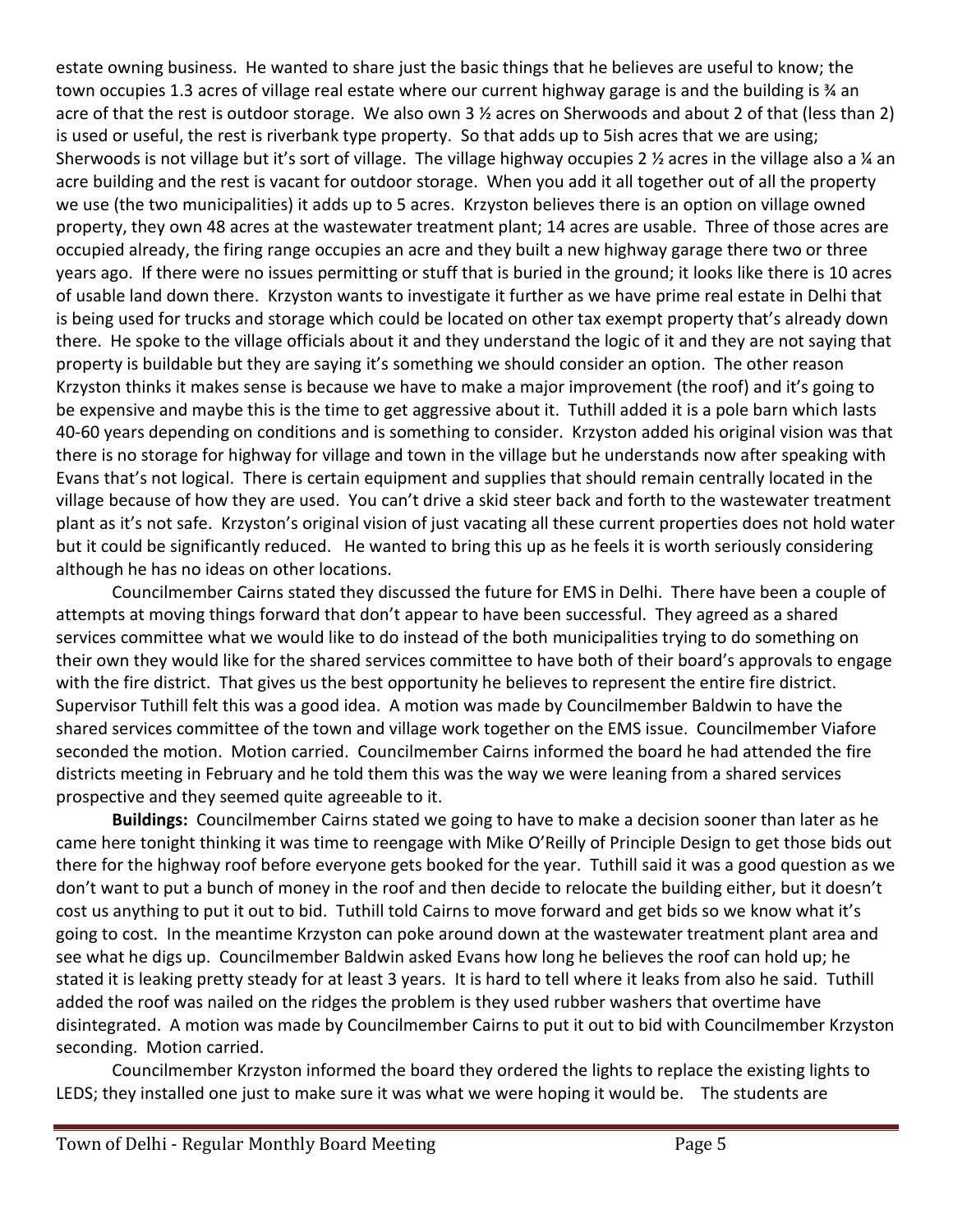not available to do it for another few weeks.

**IT:** Councilmember Viafore stated she had had the onboarding Friday for Nixle, she is now going through and making sure she understands how everything works. There are three types of messaging that can be sent out through Nixle; an alert message that goes out to all the points of contact (people who are in the group) an advisory which would only go to email (if an email address was entered) and then a community alert which would only go to email. The way Nixle works is every time someone gets called or texted it takes away from our 500,000 limit that we have. As we go through there are prompts as to what's an alert, what's an advisory, what's community. Viafore put herself in a group just to test it and sent herself a community message and it worked. There are a couple of things she is trying to figure out; so if we do a voice mail she needs to figure it out if it needs to have a delay so the message doesn't get cut off. Other people can have users, she felt Elsa (Town Clerk) should have a user account. Viafore will forward her the recording that Nixle recorded during her onboarding session as it goes through everything. We also paid for them to upload to the Nixle dial group all the phone numbers in the 13753 zip code; they are already in there as such we could push out a message (it would only be to phones), she believes the number is 2,500 people. We have a Nixle wire group that is all the people who have already signed up for Nixle by the zip code. She further stated anyone can go to the Nixle website and put in their zip code and see what towns/municipalities have this system. Delhi has not had it now we do so those 37 people are already in that group; she can see 10 had emails, 9 had mobiles, as it breaks it up although she cannot see who those people are as it protects their privacy. If we set up a group ourselves (like a Town of Delhi one) we can see partially those who opt in to get messages. Viafore has not had a chance to go through the many things they offer so we can get the word out to people. Supervisor Tuthill said once we are familiar with it we can get the word out to people so they can sign up. Councilmember Baldwin was mostly concerned with the older people as to how they will figure out how they should opt in and how to do it. Viafore said that's where the Nixle dial group comes in as that has everyone, so you don't have to opt in to anything. Viafore assumes they only have landlines and not cell numbers; that you would have to add yourself.

Councilmember Baldwin asked Councilmember Viafore if there was any update on the heat pump campaign; Viafore said she submitted the letter NYSERDA and she has not heard back that we are approved. She did attend a webinar as to when we do get approved how to move forward getting people signed up. There is another webinar in April and she is hoping there will be one sooner than that.

**Codes:** Councilmember Cairns stated in January: one building permit issued, twelve inspections / meetings, five in-office conferences, two c/o letters, two c/c letters, one closed demo permit and he drove 174 miles.

## **CODES Monthly Report:**

A motion was made by Councilmember Cairns to accept the codes report for January 2022 Councilmember Krzyston seconded the motion. Motion carried.

## **Justice Court Report:**

A motion was made by Councilmember Krzyston to accept the January 2022 Justice Court Report. Councilmember Viafore seconded the motion. Motion carried.

## **Clerk's Monthly Report:**

A motion was made by Councilmember Krzyston to accept the January 2022 Clerk's Report seconded by Councilmember Viafore. Motion carried.

## **Supervisor's Financial Report:**

Supervisor Tuthill presented the board with the December 2021 Financial Report. Councilmember